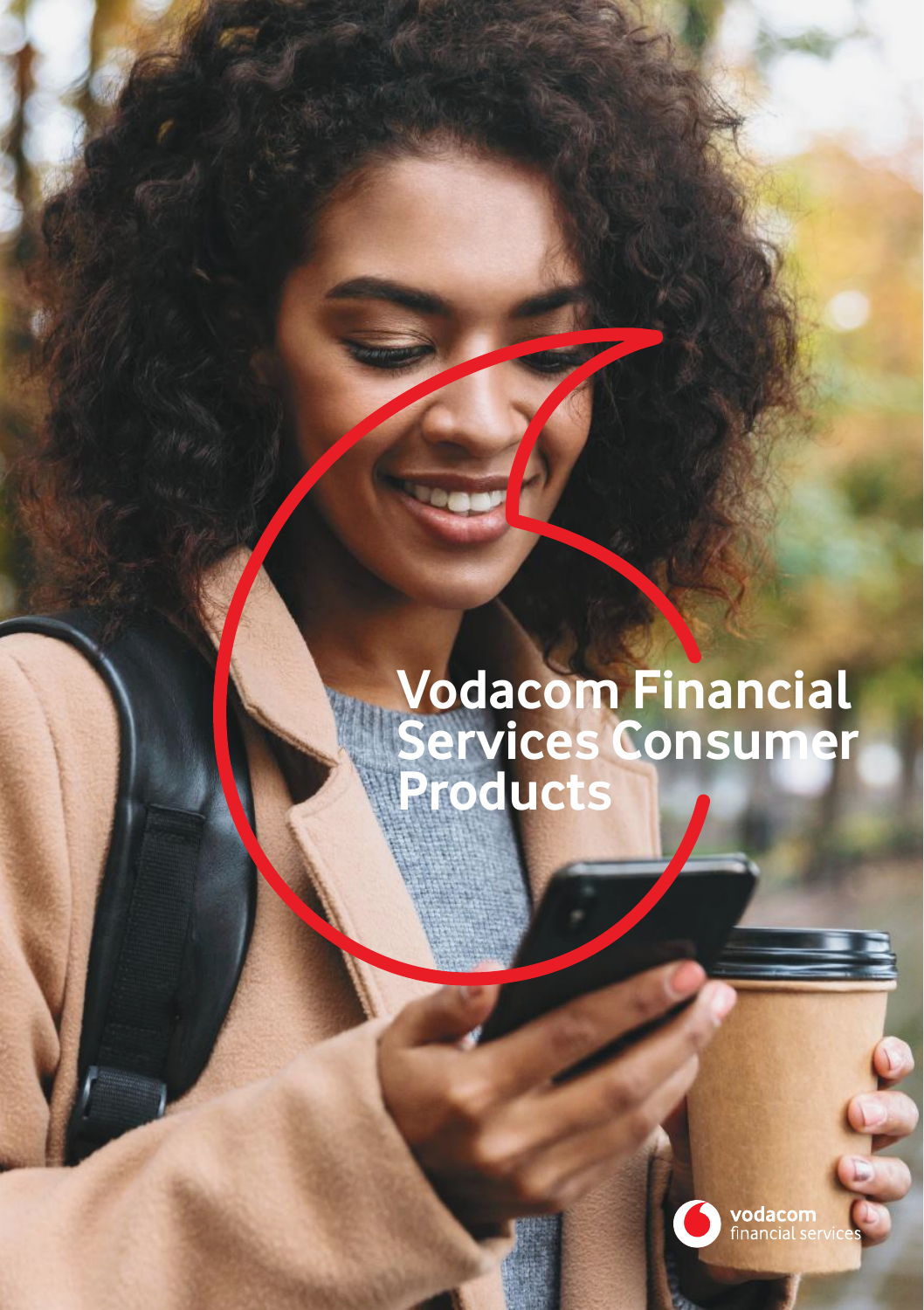# **VodaSure Device Cover**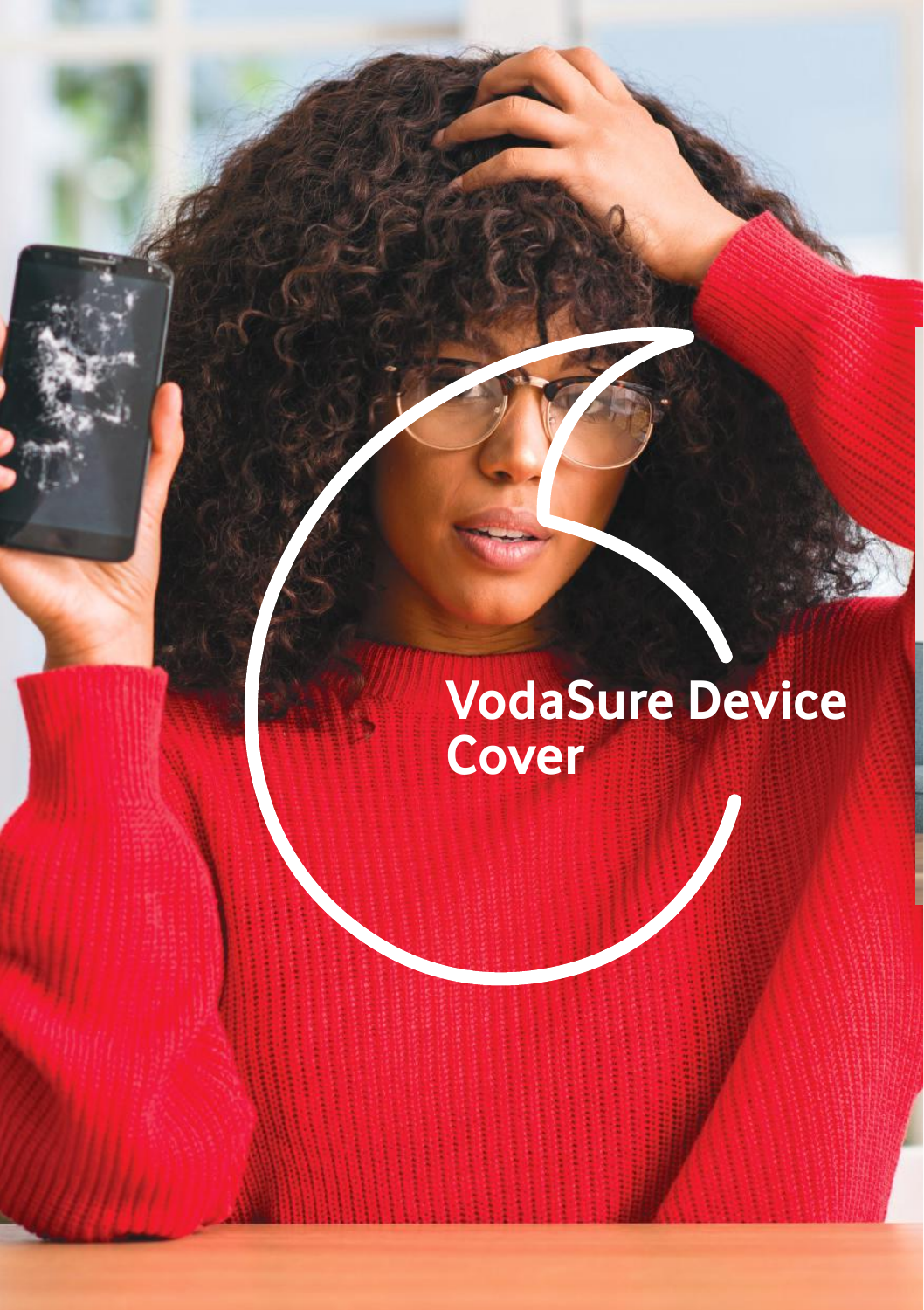# Is your cellphone insured? Cover life's curve balls with a R20 monthly premium

### Why choose Vodacom Device Insurance?

Our easy, straightforward cover is designed to help you stay connected when life throws its curve balls at you. There are different types of cover options to choose from, depending on your unique needs: We offer Comprehensive Cellphone Insurance, Comprehensive Laptop and Tablet Insurance as well as Accidental Damage and Specified Insured Extras.



#### Why it's important to be covered

- The cost to replace an average Smart Phone is R3 500
- One in three Smart Phone users have to replace their handset before their contract ends
- Smart Phone users check their phones 150 times a day.

#### What's in it for you?

- Peace of mind in the event that your device is lost or stolen
- Affordable monthly premiums
- Value-for-money coverage against all damage, including liquid damage
- In the event of loss or theft your Device will be replaced within 48 hours after you've successfully submitted your claim to our nationwide network of Vodacom dealers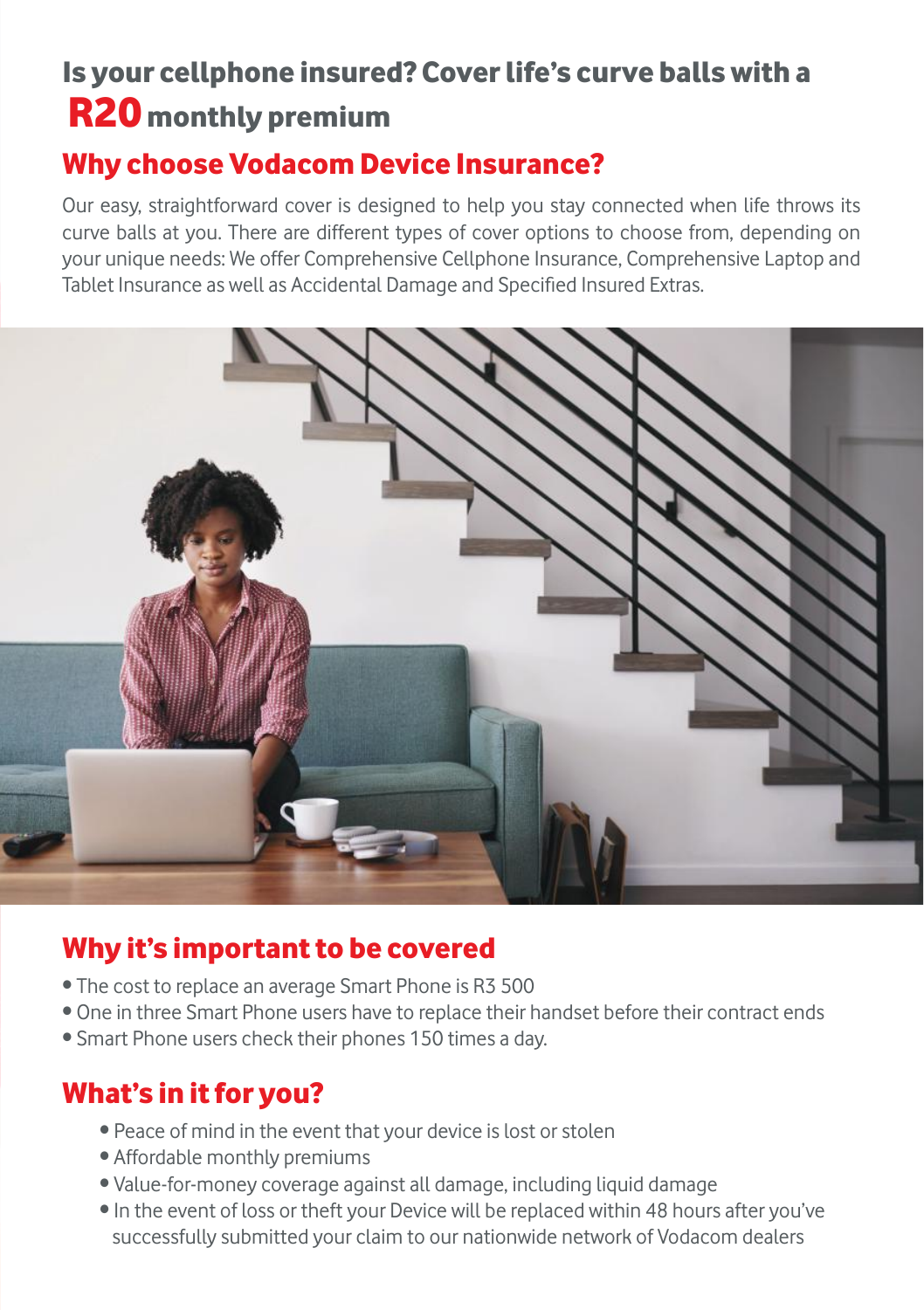

- You must have bought your device directly from us or from an approved Vodacom dealer
- Claims must be submitted within 30 (thirty) days of loss or damage
- You will need to pay an excess if your claim is approved – the amount will depend on your policy
- If the listed SIM card is not in the insured device at the time of damage, loss or theft. the device will NOT be covered, and your claim will be declined
- In the event of loss or theft your device will be replaced within 48 hours after you've successfully submitted your claim to our nationwide network of Vodacom dealers

## Comprehensive Cellphone Insurance

If your cellphone is lost or stolen, we will replace your device with a new device of the same or similar type or a good-asnew device of the same type, subject to the Maximum Limit of Indemnity.

# Comprehensive Laptop and Tablet Insurance

This option covers you for accidental damage and instances of theft and loss. If your laptop, tablet or portable device is lost or stolen, we will replace your device with a new device of the same or similar type.

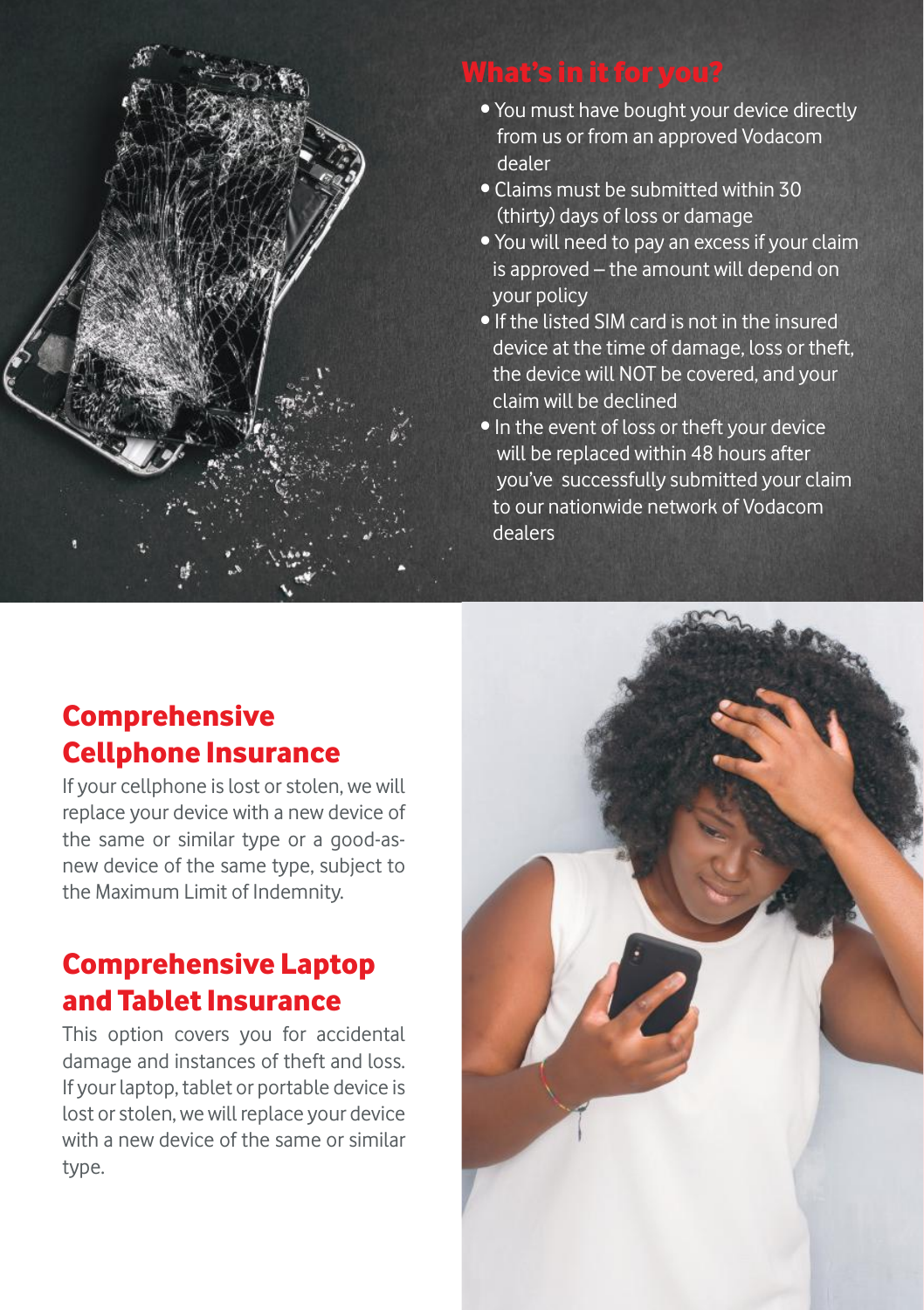

#### Accidental Damage

This option covers your insured device for accidental damage only and not theft or loss. If your device can be repaired, we will pay the costs reasonably incurred to restore it to the condition it was in before the accidental damage occurred.

#### Specified Insured Extras

Specified Insured Extras refers to electronic items such as wearables, gadgets and other portable tech accessories used in conjunction with cell phones. This is not a stand-alone product and can only be selected if the Comprehensive Cellphone Insurance benefit is selected.

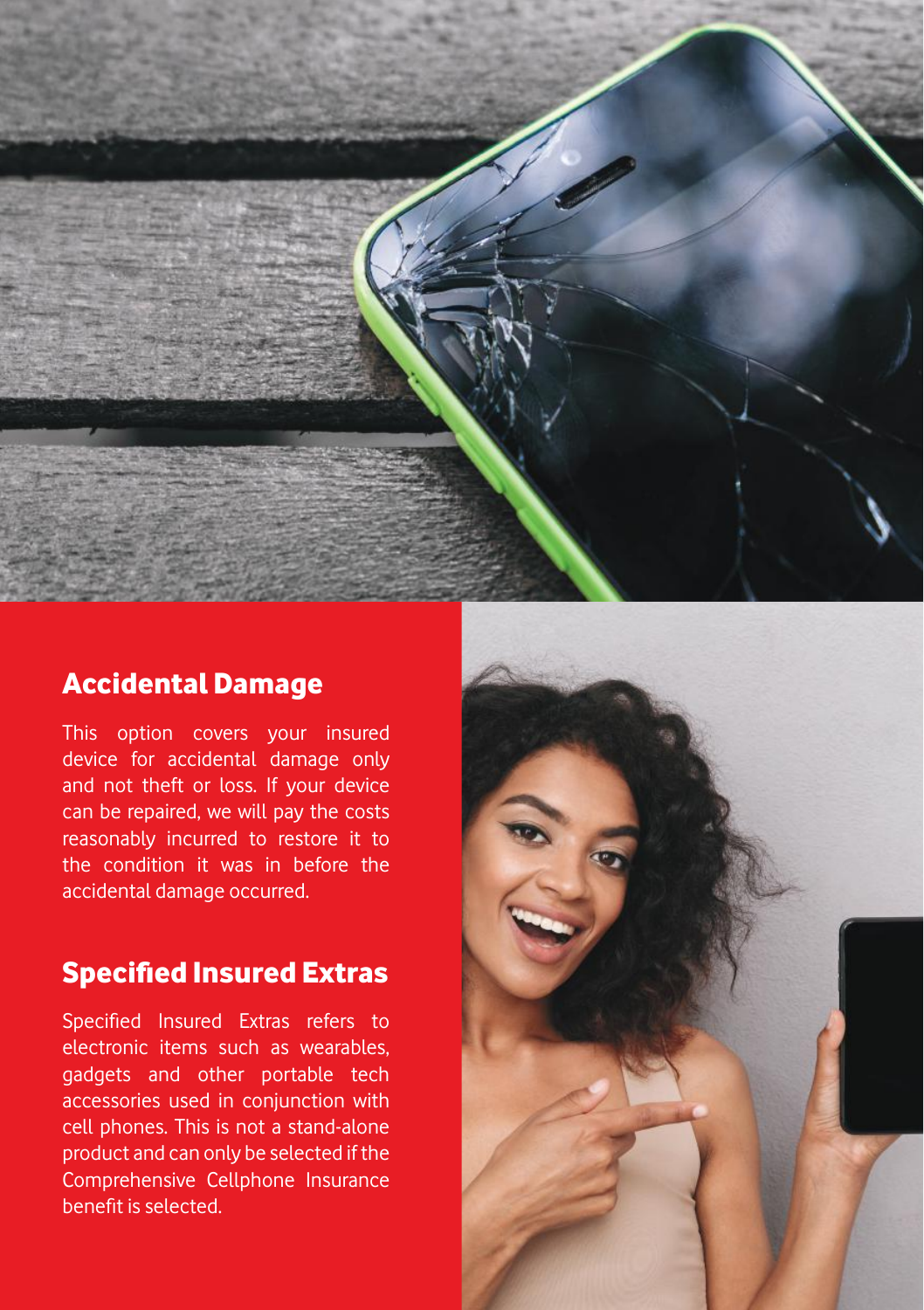## What do you get from our Device Cover?

We offer simple and straight forward insurance for your specific needs at competitive rates.

| <b>Feature</b>                              | <b>Comprehensive Insurance</b> | <b>Insurance Accidental</b><br><b>Damage Insurance</b> |
|---------------------------------------------|--------------------------------|--------------------------------------------------------|
| Loss Insurance                              | Yes                            |                                                        |
| <b>Theft</b>                                | Yes                            |                                                        |
| Accidental Damage<br><b>Insurance</b>       | <b>Yes</b>                     | Yes                                                    |
| <b>Water Damage</b>                         | Yes                            | Yes                                                    |
| <b>Worldwide Cover</b>                      | Yes                            | Yes                                                    |
| Specified Insured Extras (Up<br>to R15 000) | Optional                       |                                                        |